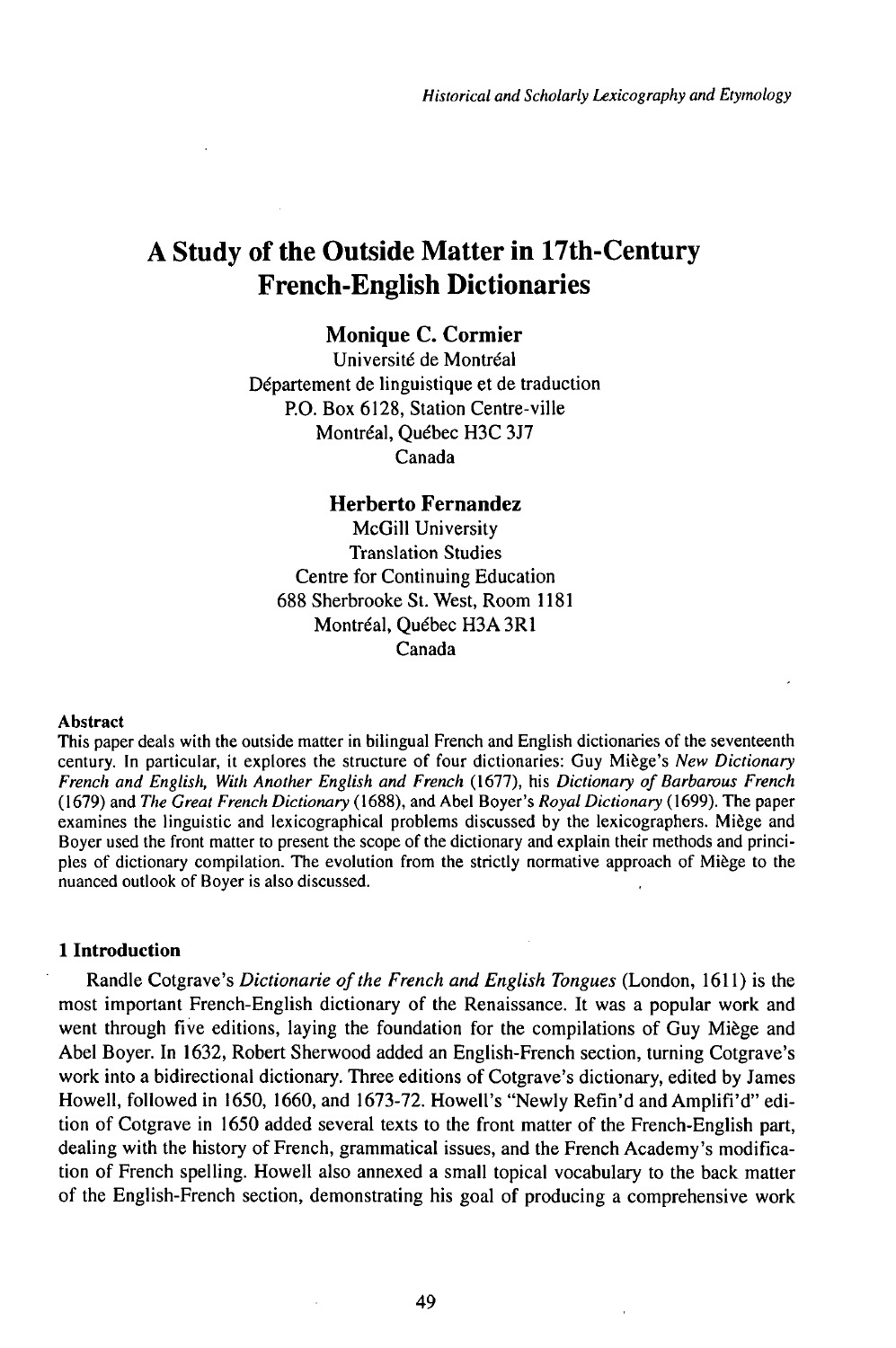## *M. C. Cormier - H. Fernandez*

 $\left\{ \right.$ 

(dictionary, grammar, dialogue, topical vocabulary) for the teaching of both languages, although the emphasis was placed on French.Howell's compilation also reflects a prescriptive approach, <sup>a</sup> direct result of the French Academy's influence - its first impact on <sup>a</sup> bilingual French-English dictionary. Howell adopted the spelling reforms introduced by the French Academy; his refined French is therefore that of the "Kings Court", as he says in the "Epistle Dedicatory".

While there is no lack of research on the sources and methods used for the early bilingual French and English dictionaries of the sixteenth and seventeenth centuries, our objective is to concentrate on the works of Howell's successors, Guy Miège and Abel Boyer. Our aim is to examine the outside matter of their dictionaries and to attempt to answer the following questions:

- 1) How did each lexicographer organize his work?
- 2) What subjects were discussed in the front or back matter?
- 3) What linguistic or lexicographical problems were raised?

Our assumption is that the manner in which these two lexicographers organized their dictionaries and the subjects they discussed in the front matter illustrate their approach to lexicography. Our corpus comprises Guy Miège's *New Dictionary French and English, With Another English and French* (1677), his *Dictionary of Barbarous French* (1679) and *The Great French Dictionary* (1688), as well as Abel Boyer's *Royal Dictionary* ( 1699).

# **2 Guy Miège's "Racourci de deux Langues Vulgaires" (1677)**

Although Howell's additions had more or less transformed Cotgrave's dictionary into a textbook ofFrench and English, the 1677 *New Dictionary French andEnglish, WithAnother English and French* by Guy Miège was an independent dictionary, with no other material added. By the time of the Restoration Miège (1644-c.1718) had emigrated from Switzerland to England and published three French and English dictionaries (1677, 1679, and 1688), plus the first abridged dictionary (1684 et seq.) in that pair of languages.

The front matter of Miège's 1677 dictionary contains a title page, a dedication, and a preface. On the title page, Miège explains that he has followed the updated spelling of the French Academy and added newwords, phrases, and proverbs. This content is arranged in a methodical way "For the Use both of English and Foreiners". The second text is the dedication to Charles Lennox (1672-1723), son of Charles II of England, to whom Miège presents his "Racourci de deux Langues Vulgaires, le François & l'Anglois."

In his "Preface To The Reader, Shewing the Necessity, Substance, and Method of this Work" Miège describes his lexicographical approach. He views language as a living organism, subject to decay and corruption: "Change, the common Fate of Sublunary things, is of all others That of living Languages, which sometimes are in a flourishing, and sometimes in a declining condition  $[\ldots]$ ." He then describes the work of the French Academy in correcting and improving the "decaying condition" of French. The Academy has worked on "expressions as wanted amendments": for example, improper words have been left out and others introduced in their place, phrases have been changed, French spelling has been modified to reflect pronunciation, and superfluous letters has been eliminated. In this way, says Miège,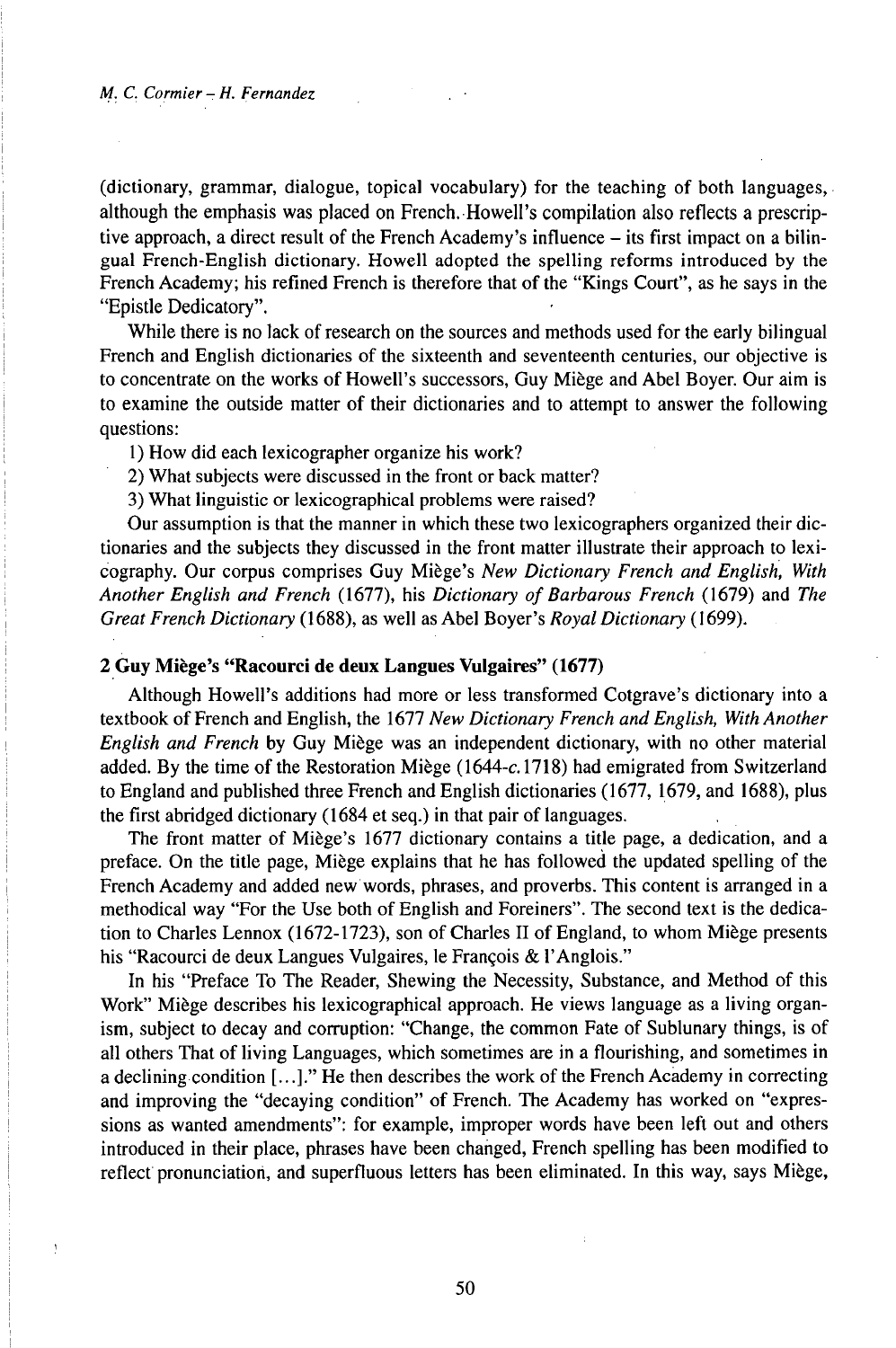the Academy has brought French to perfection and purity and, as a result, it has become the universal language in Europe. His prescriptivism is clearly stated when he writes that the French language has to be protected against "the former rambling way and extravagant course of exploding, changing, intruding Words and Phrases". Furthermore, Miège states that the revised edition of Cotgrave's dictionary by Howell would have contributed more to the spread of French were it not for the obsolete words it included:

'To which <sup>I</sup> confess Mr. *Cotgraves* Dictionary would have contributed a great deal more than it has, had it been any ways accommodated to our present Age. Which indeed is highly pretended to in the last Edition thereof [that of 1673], but so performed that the Title runs away with all the Credit of it. And indeed the Book is so far from being refined according to Cardinali *Richelieu's* Academy, as is pretended in the Title, that it swarms every where with Rank Words and Obsolete Phrases, favouring more of King *Pharamonds* Reign than that of *Lewis* XIV. So that <sup>1</sup> look upon *Cotgrave* as a good Help indeed for reading of old French Books (a thing which few people mind) but very insignificant either for reading of new ones, or speaking the Court-French, which is the Design of this Work."

Miège is thus very critical of Cotgrave's dictionary because of the obsolete words it included, "those Antiquated and Cramp't Words [...] the Rubbish of the French Tongue", words which he himself omits so as to start with a clean slate. In so doing, Miège is following the prescriptivism of the French Academy, trying to *refine* the French language, claiming to have produced a complete work including common, everyday words, "High (or Choice) Words" (used by scholars and educated people), legal terms, and phrases and proverbs to illustrate the several meanings and usage of a word. Ironically, he would later be criticized for not having included such obsolete words and phrases. Another subject discussed in the preface is the role of phrases and proverbs, for, he writes, "it is not enough for a compleat Dictionary to give an account of Words, unless one shews withall the use of them  $[\dots]$ ." This leads to his inclusion of phrases "according to the various acceptations of Words" in French and English, "a Thing of great use both for the speaking and the reading part." He also includes descriptions, observations and proverbs.

In the second edition of Cotgrave's dictionary, Sherwood (1632, "To The English Reader") had briefly explained the microstructure of his dictionary, but Miège is the first to do so in any detail. His method is etymological,

"whereby Derivatives are reduced to their Primitives. So that the Primitive go's as a Leading Word in Capitals, and its Derivatives that come after in smaller Characters. By which means one hath a curious and distinct Prospect of every Primitive, with all its Off-spring together."

In organizing his entries, Miège adopts an etymological structure for pedagogical reasons: "a singular Help to the Learner, who finding by this means the Etymology of Words lying all along before him will easily master the Language."

Regarding sources, for the French part Miège refers to *"Father Pomeys* Dictionary Royall French and Latin", though he admits he has "altered, added, and retrenched a great deal". "Cette dépendance", Hausmann (1991: 2956) remarks, "met par ailleurs en lumière le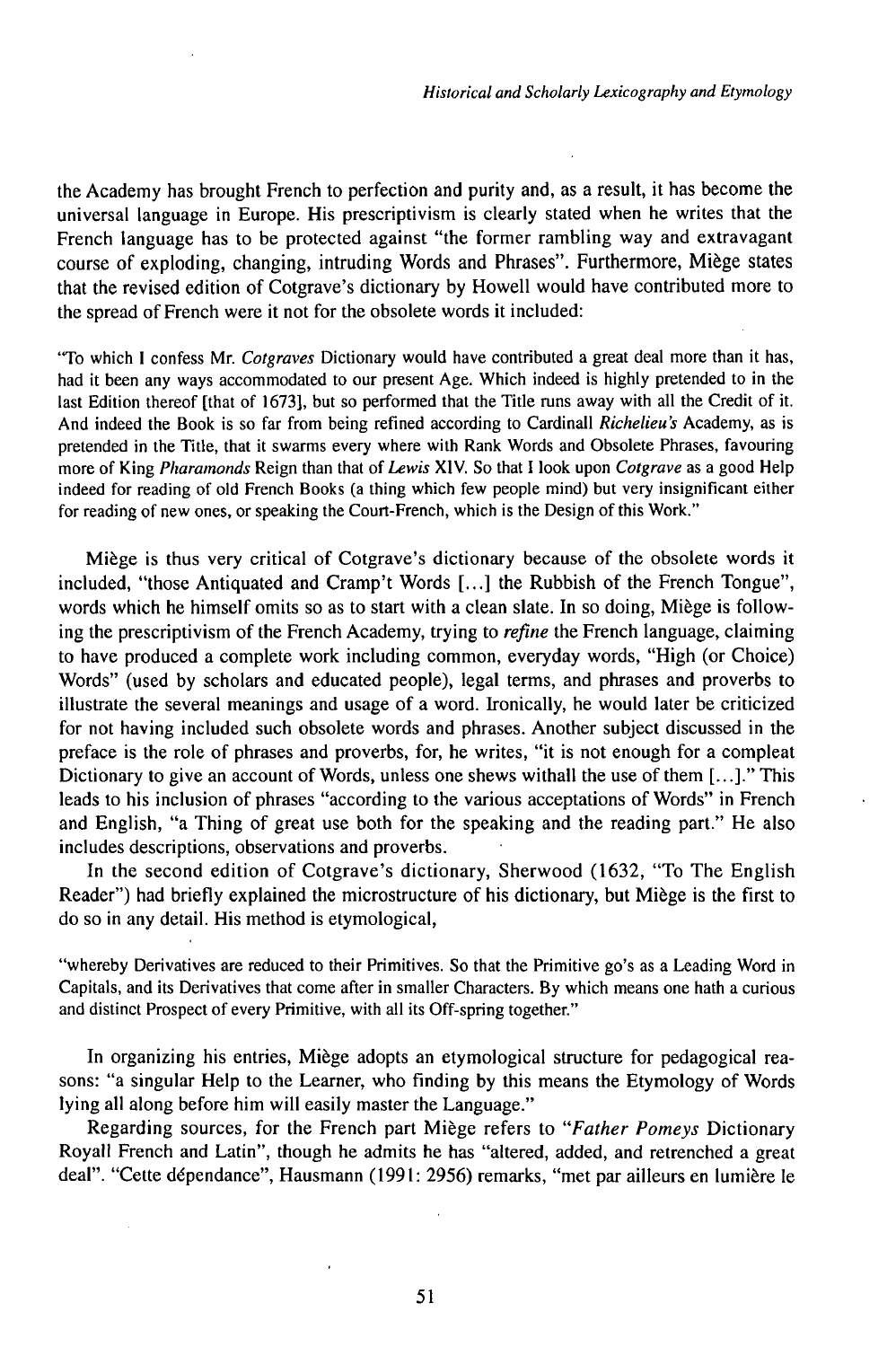rôle des dictionnaires français-latin qui, au-delà de la naissance des dictionnaires français monolingues à partir de 1680, alimentent la lexicographie bilingue avec le français."

Certainly, the etymological organization of the microstructure reveals a didactic principle underlying Miège's approach, whereas his view of language and the choice of the macrostructure are essentially prescriptive. Like Howell, Miège adopts the modifications proposed by the French Academy but, unlike Howell, he discards archaisms and obscure words. Yet, his detailed and systematic explanation of his compilation methodology sets Miège apart from his predecessors. Howell's outlook was primarily that of a teacher; consequently, he filled the front and back matters with didactic material. Miège's standpoint is that of a lexicographer; therefore, in his preface he provides a fuller treatment of the macrostructural and microstructural choices he has made.

## **3 Guy Miège's "Recueil de Cotgrave, avec quêques Additions" (1679)**

We have seen, in our discussion of Miège 1677, that Miège criticized Cotgrave for including obsolete words and that he himself was criticized for leaving them out of his dictionary. Such criticism is at the origin of his *Dictionary ofBarbarous French* of 1679. Hausmann (1991: 2957) explains the linguistic situation of the time in the following terms:

"[...] au cours du 17e siècle le vent linguistique a bien tourné en France. La cour ayant imposé la loi de la compréhension immédiate, la langue classique favorise l'usage nuancé d'un vocabulaire de base et rejette comme archaïque et ridicule tout le fatras lexicologique du siècle précédent. "

Hausmann also explains, however, that in the seventeenth century the British public continued to favor sixteenth-century French. Under such circumstances, Miège's dictionary of 1677 was received with some hostility, with the result that in 1679 he published a supplementary compilation, the *Dictionary of Barbarous French*. This is a monodirectional French-English dictionary preceded by a title page plus an "advertisement". The title page describes the content as "Obsolete, Provincial, Mis-spelt, and Made Words in French"; that is, everything Miègeleft out ofthe preceding dictionary. In the "advertisement", Miège bitterly explains that the dictionary originated in the criticisms of his previous work: "C'est dans cette veuë que j'ai entrepris cet Ouvrage, qui n'est au fond qu'un Recueil de Cotgrave, avec quêques Additions." The lexicographer sets out the contents of the macrostructure as follows:

"Sachez, qu'outre les vieux Mots François, quantité de Mots de Province, & d'autres faits à plaisir, il y a quêques termes d'Art, des Noms de Plantes, d'Animaux, &c. qui auroient pû passer dans mon Nouveau Dictionaire, mais quej'avois rejettez comme des Noms qui sont en effet peu conus & usitez."

Miège is thus consistent in the topics he treats in this presentation: the "advertisement" contains a discussion of the genesis of the dictionary, the target public, the arrangement of the word list, and the content of the lexicon.

# **4 Guy Miège's "complete and absolute Pieće in its kind" (1688)**

Miège's *Great French Dictionary* (1688) appeared at a time when the popularity ofFrench was continuing to grow in England. So widespread was the usage of the French tongue after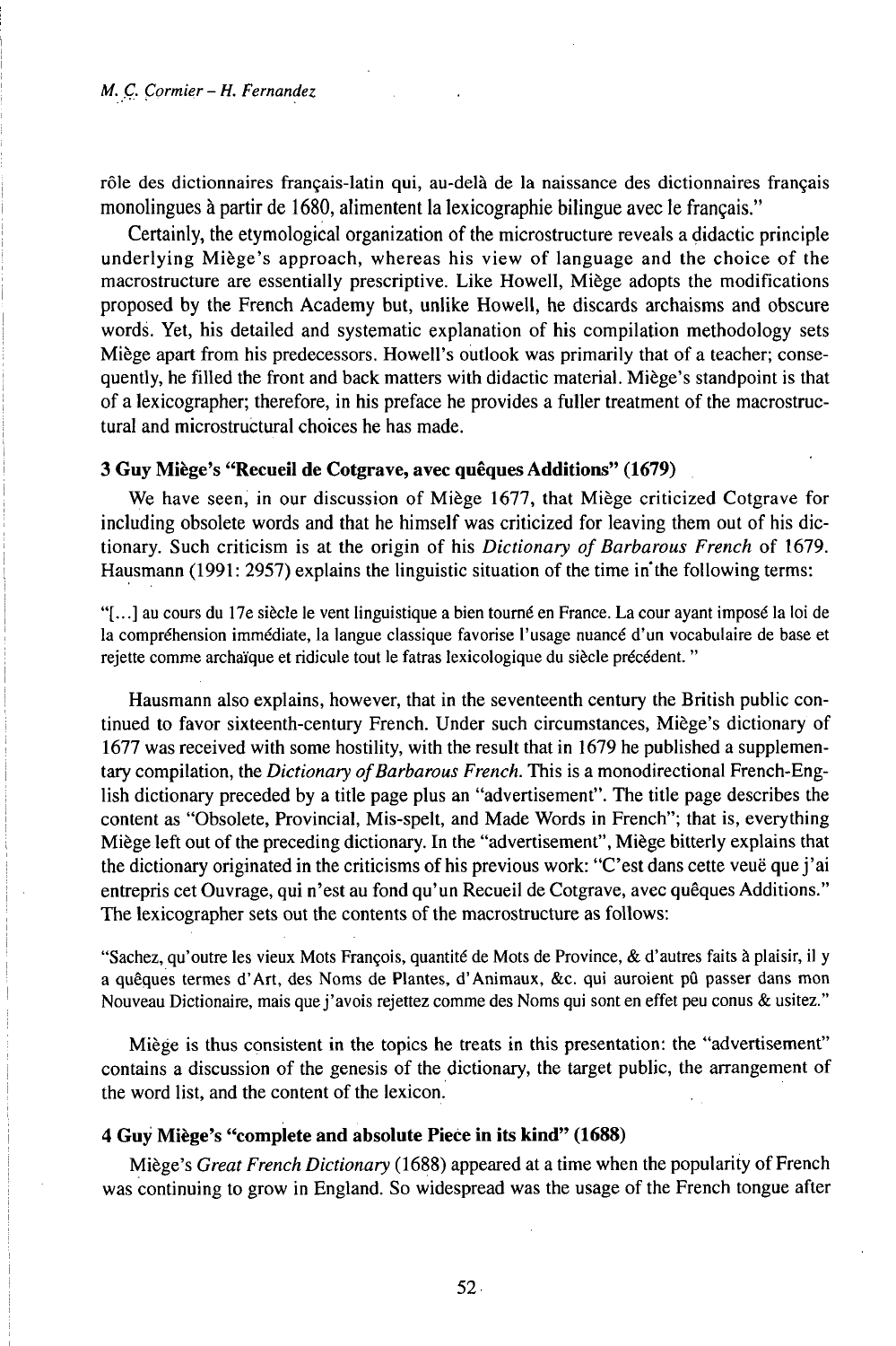the Restoration that during the second half of the seventeenth century French was in a position to rival the use ofLatin in England. According to Lambley (1920: 391-392),

"In England French had long been a rival to Latin as the most commonly used foreign tongue, and after the Restoration it was generally recognized, among courtiers, men of fashion, ministers of state, and diplomats, as the more convenient means of intercourse. Only scholars and the universities continued to uphold the traditional supremacy of the Latin tongue, and even at the universities Latin had passed out of colloquial use before the Restoration, though still used in disputations and other prescribed exercises."

Perhaps in response to this increasing demand for French, Miège changed his outlook and decided, as Howell had done, to include grammars in his 1688 dictionary.

*The Great French Dictionary* (1688) is a bidirectional compilation, with a grammar for each language. There is a general title page for the book, but each part also has a separate title page. The general title page summarizes the content of the whole book. The first issue raised is that of spelling: contrary to what he had done in 1677 and following what he had begun in 1679, in this edition Miège includes *both* the "Ancient and Modern Orthography". Secondly, he claims his comprehensive dictionary includes the various meanings of words, exemplified by phrases and proverbs. Thirdly, he remarks that the microstructure includes the various significations of words, "both Proper and Figurative", exemplifying by phrases and proverbs. Finally, Miège says that he has explained difficult words and adjusted their "Properties", i.e., their peculiarities. Miège felt that grammar had its place in a dictionary, as shown by the grammatical sections prefixed to each part.

The "Preface" is the next component of the front matter and begins by returning to the 1677 dictionary, mentioning the factors that had led to the relative lack of success of the dictionary, contributing to "run down the Book, to baffle its Author, and disappoint the Bookseller". Yet, in the end the dictionary had been accepted, and this was a stimulus for him to prepare a "next Impression" that would be "a complete and absolute Piece in its Kind". In this 1688 dictionary, says Miège, "you will find both Languages set forth in their greatest Latitude, such a Variety of Learning intermixt, and in the Whole so vast a Difference from my first Attempt, both as to Matter and Form, that I left no ground for the least Comparison." Such a compilation, he claims, will please two different publics: English readers wishing to learn French, and foreign readers wishing to learn English: "This Book, Janus-like, has a double Aspect; French to the English, and English to Forreiners. To both Parties equally Useful; for the one, to get French; and the other, English." This, then, was the public for whom the dictionary had been compiled.

The preface further develops the topics mentioned on the title page: the comprehensiveness of the dictionary, orthography, and the scope of the word list. By 1688, Miège's prescriptivism had softened, and although he openly acknowledged his dislike of "Obsolete and Barbarous Words", he thought "fit to intersperse the most remarkable of them, lest they should be missed by such as read old Books". In general, Miège describes the work in terms of an *encyclopaedia:*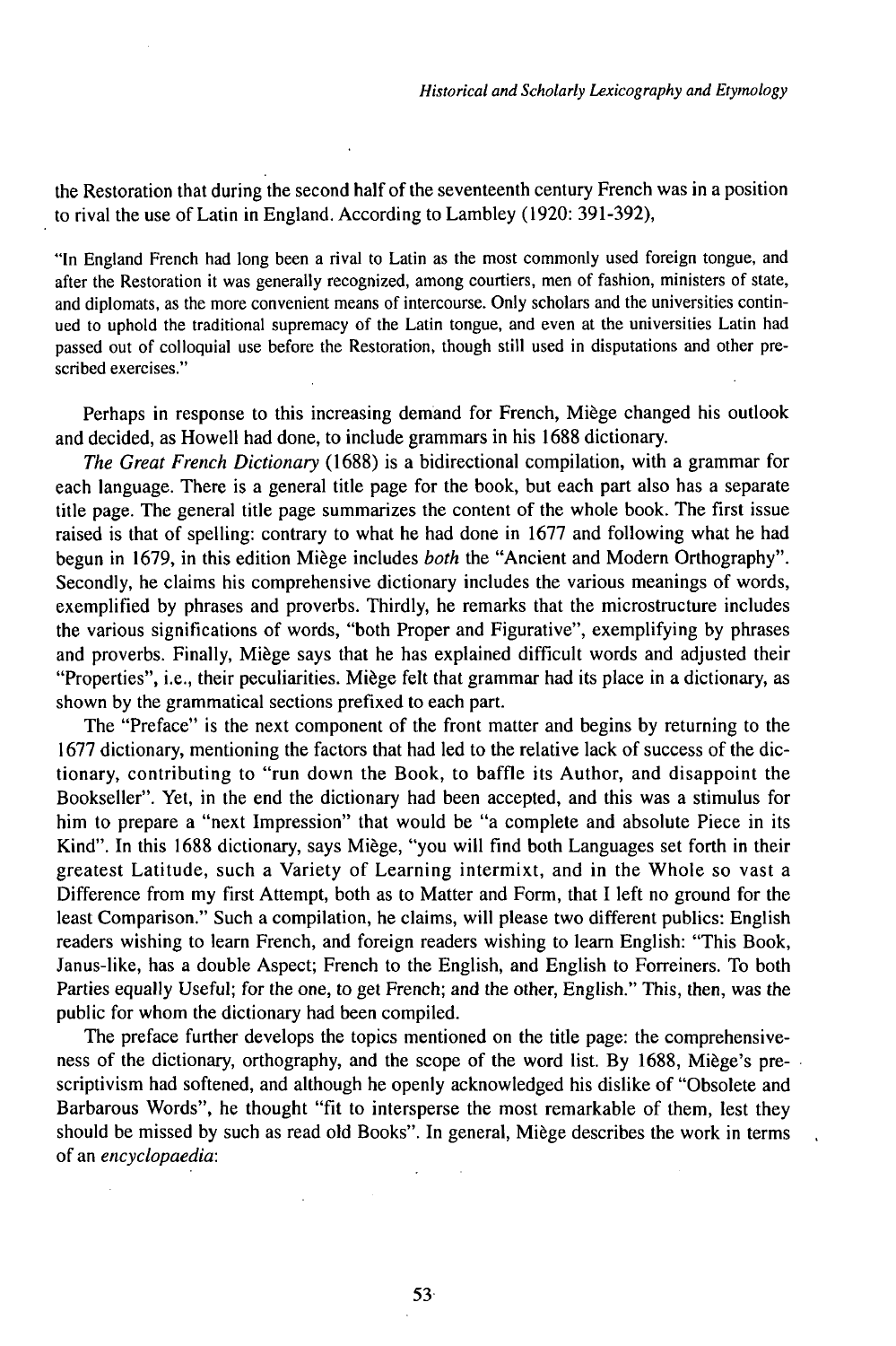## *M. C. Çormier- H. Fernandez*

"Thus you have a Dictionary, consisting not only of bare Words and Phrases, but such as explains the very Things themselves expressed by those Words. And, as the First Part does here and there give a Prospect into the Constitution of the Kingdom of France; so the Second does afford to Foreiners what they have hitherto very much wanted, to wit, an Insight into the Constitution of England."

In *The Great French Dictionary,* Miège abandons the etymological arrangement used previously and adopts alphabetical ordering, yet he still shows the relationship between derivatives and primitives in parentheses. He opts for the following microstructure:

"Here all the several *Acceptations* of a Word are commonly summed up together, proceeding methodically from the general to the particular, and from the proper to the figurative. Then come the *Phrases* [...] to illustrate the same respectively; and at last the *Idioms*, which generally begin with these Words, Or thus. What *Proverbs* fall in of course are Intermixt with them; and, where there's more than one, they are brought together under a Head, to distinguish 'em from the rest of the Matter."

Miège also deserves credit for adding, at the end of the preface, a separate section to explain usage marks and abbreviations, entitled "The Explanation of the following Marks, prefixt to some Words; as also, of some Abbreviations".

The next text in the front matter is a French grammar, namely, "The Grounds Of The French Tongue. With A Preface Upon The Beauties, and the Use of that Language". The preface to this grammar is an abridgement and rewording of the preface to his dictionary of 1677, save for the last paragraph. Then comes the separate title page for the French-English section, similar to the general title page, except that in this case the subject of orthography is not mentioned. As for the back matter of this section, it is made up of the "Additions To The French-English Part; With Some Corrections", that is, an addendum of eight pages of entries. The front matter of the English-French part begins the twenty-page English grammar, or "Methode Abbregee, Pour Apprendre L'Anglois. Avec Une Preface Sur L'Origine, les Beautez, l'Usage, & la Facilité de cette Langue"; this preface sketches a history of English. After the grammar, there is the separate title page for the English-French section, identical to the separate title page of the previous section. The back matter is made up of "The Additions To The English-French Part"; which opens with a bilingual "Advertisement-Avis", explaining the nature of the additions to both parts.

Generally speaking, lexicographical subjects prevail over all others in Miège's preface of 1688. Here, it is the dictionary project that is described. Miège does not confine himself to the genesis of the work and scattered remarks on the macro- and microstructures, but develops a coherent discourse on the dictionary as a project, its aims, scope and content.

# **5 Abel Boyer's "Modern Composition" (1699)**

At the end of her study of the teaching of French in England during Tudor and Stuart times, Lambley (1920: 400) explains that a new period began with the massive migration to England of Protestant refugees after the revocation of the Edict of Nantes, especially under William of Orange (1689):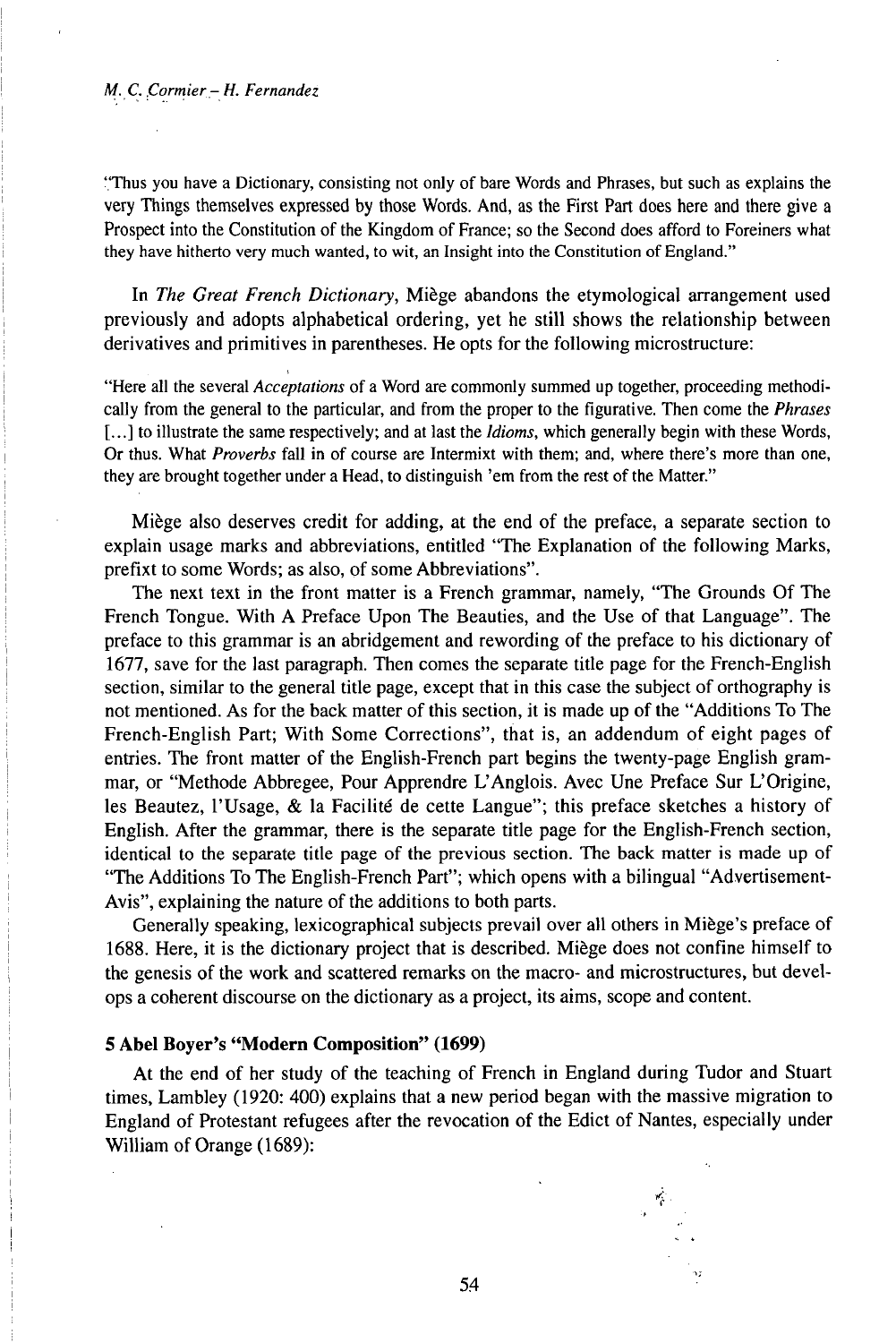"From this time dates a new period in the teaching of French in England, dominated by the influence of these refugees, from whose ranks the chief tutors and schoolmasters were recruited, and whose French grammars and manuals continued, in some cases, to be used till the end of the eighteenth century, and even later."

One such work to exert a lasting influence was the *The Royal Dictionary. In Two Parts. First, French and English. Secondly, English and French* (1699), compiled by one of those refugees, the French man of letters Abel Boyer (1667-1729). It appeared at the end of the seventeenth century and was founded on the solid lexicographical tradition established by Holyband, Cotgrave and Miège. It contains a French-English section, with a title page, a dedication, a preface, an explanation of usage marks and abbreviations, and an addendum. The English-French section contains only a preface and an "advertisement".

Unlike the title pages of the dictionaries by Howell and Miège, Boyer's does not outline the organization or the contents of the dictionary; instead, the title echoes the French Academy dictionary's dedication to the King. Boyer limits himself to a list of written sources (lexicographical and literary) consulted for each part of the dictionary. Following these sources, there is a quotation from Horace's *Ars Poetica* (vv. 70-72): "Multa renascentur quae jam cecidere, cadentque // Quae nunc sunt in honore vocabula, si volet Usus, // Quem penes Arbitrium est, & Jus, & Norma loquendi."<sup>1</sup> In response to Miège's concerns about the evolution of language, Boyer posits usage as the ruling factor. With regard to the French Academy's project of reforming the French language, Boyer adopts a nuanced position, according to which it is useless to subject language to precise and reasonable rules, for in the end it is *usage* that determines what is acceptable and what is not. In the dedication, Boyer discusses language change, writing that there seem to be both linguistic and non-linguistic factors that contribute to the universal character of French, namely, its beauties and the prestige of the monarchy. However, states Boyer, if such external factors were behind the evolution of language then it should be expected that the English tongue would be as universal as French. Instead, writes Boyer, it is *usage* that determines the evolution of language, and here we find the full explanation of the quotation from Horace on the title page:

"'tis often the Caprice of Use and Fashion that influences Languages, and their Fate is independent upon that of the People who speak them: Thus, in former times, tho' Greece was subdued by the Romans, yet the Greek Tongue remain'd unconquer'd, and was no less favour'd and esteem'd in Rome than in Athens: And thus, in our Days, altho' France be shrunk in her Power, yet her Language is still admir'd and in Vogue."

For Boyer, a preface was necessary to protect his "Modern Composition" from criticism. Generally speaking, the "Preface" deals with two subjects: the criticism of previous compilers, especially Miège, and the sources and content of the *Royal Dictionary* itself. Boyer set

<sup>&</sup>lt;sup>1</sup> "Many terms that have fallen out of use shall be born again, and those shall fall that are now in repute, if Usage so will it, in whose hands lies the judgment, the right and the rule of speech." (Horace 1955: 457)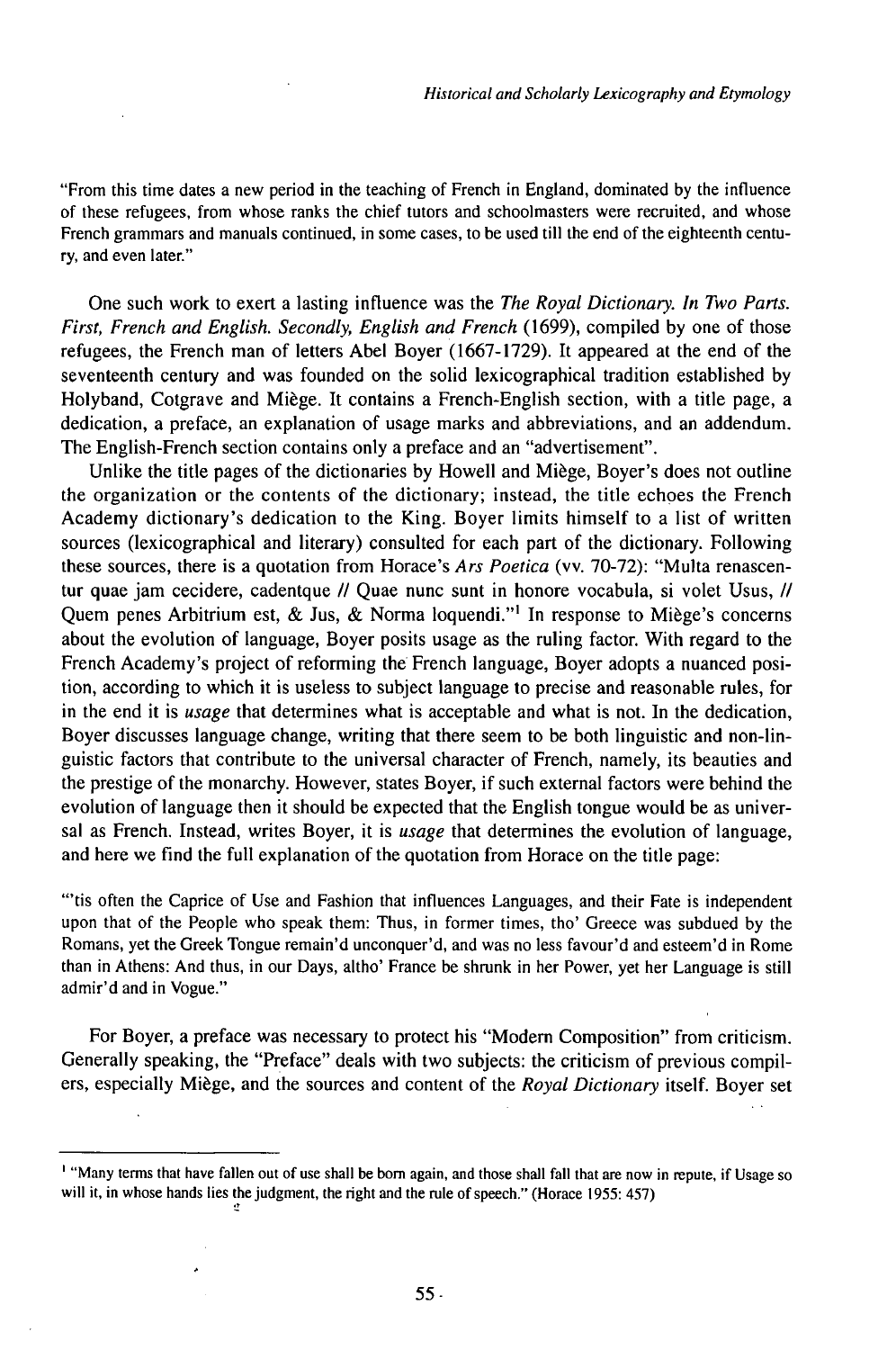out to examine Miège's dictionaries, and in so doing he laid down certain principles relating to bilingual dictionary compilation:

1) The gloss should be short and provide relevant and exact information about the headword.<sup>2</sup>

2) When a word has several meanings, a definition should be furnished and meaning discrimination techniques should be used to separate the several acceptations of a word.<sup>3</sup>

3) When quotations are used to exemplify usage, translations should be avoided; examples should be drawn from fictional and non-fictional sources such as literary texts, plays, journals, historical accounts, etc., which are more adequate sources of language in context.<sup>4</sup>

4) An equivalent should always be provided for a given headword in both target languages.<sup>5</sup>

5) The microstructure should be systematic in the type of data it contains.<sup>6</sup>

6) A comprehensive set of usage marks is required to explain the formal and semantic properties of the headword.<sup>7</sup>

Boyer devotes the second half of the preface to commenting on his sources and methodology. He acknowledges the authority and work of the Academy in setting a standard; on the

<sup>2</sup> *"First.* It may be observed upon him, That he is too *Prolix* in some places, so he is too *Concise* in others: The former of these Defects is to be seen in many tedious Explications of Law-Terms, long Descriptions and Definitions, Historical Passages, and such like Superfluities, entirely Foreign and Impertinent to his Subject. On the other hand, he gives us but a slender, nay, sometimes a false Interpretation of many Words, especially of those of *English* Terms which are derived from the *Latin* [...]."

<sup>3</sup> *"Secondly.* It is observable, That there are but very few Words, either in *French* or *English,* but what have many Significations, sometimes entirely different one from another: Now, every particular Acceptation of a Word, ought to have a distinguishing Mark, to direct the Learner, or Reader, to the proper Word he looks for: But instead of that, Mr. *M-* puts all the different Significations in a Cluster, and thereby leads his Reader into so intricate a Labyrinth, that he seldom gets out of it without falling into a gross Error. [...] <sup>I</sup> would fain know by what sort of Magick, a Man can find out the true individual Signification he is in quest of, unless there be a parallel Signification, or short Definition, in the same Language, to direct his choice as you shall see all along in this Dictionary; wherein the different Senses of Words are all characterised."

<sup>4</sup> *"Thirdly.* 'Tis another great Fault in Mr. *M-,* to bring in Scripture-Phrases at every turn; for, as the Holy Writ is the best Guide in Matters of Religion, so I dare say, it is the least sure in point of Languages, not only by reason of the obsoleteness of the Stile, but also, because there are a great many Words in the *French* and *English* Translations, which are different only through the Translators disagreeing about the *Greek* and *Hebrew* Original. Therefore Mr. *M-* had done well to have kept his pious Quotations for a better purpose, and have perused *Histories, Novels, Newsbooks, Observators;* and above all, *Plays,* which would have furnish'd him with near three Thousand familiar and current *English Words,* that are wanting in his Dictionary, and which will be found in mine."

<sup>5</sup> *"Fourthly.* There are above five Hundred Words in the *French* part of his Dictionary, without any opposite *English* to answer them; and as many in the *English* Part, quite destitute of their *French* Signification."

<sup>&</sup>lt;sup>6</sup> "Fifthly. Sometimes he gives you a false Interpretation of Words: Sometimes he sets down the *synonymous*, or parallel Signification, and omits the true and proper: And sometimes he only furnishes you with a Description, and leaves you at a loss for the Word you look for. [...]"

<sup>7</sup> *"Lastly.* He uses no Distinctions to shew what Expressions are *Proper* or *Figurative;* what *Vulgar,* and what *Proverbial:* He seldom marks the Gender of *Nouns Substantive,* or the different Parts of Speech, as *Verbs,* either *Active Neuter,* or *Reciprocal; Adverbs, Prepositions,* &c. A thing most essential in this sort of Dictionary."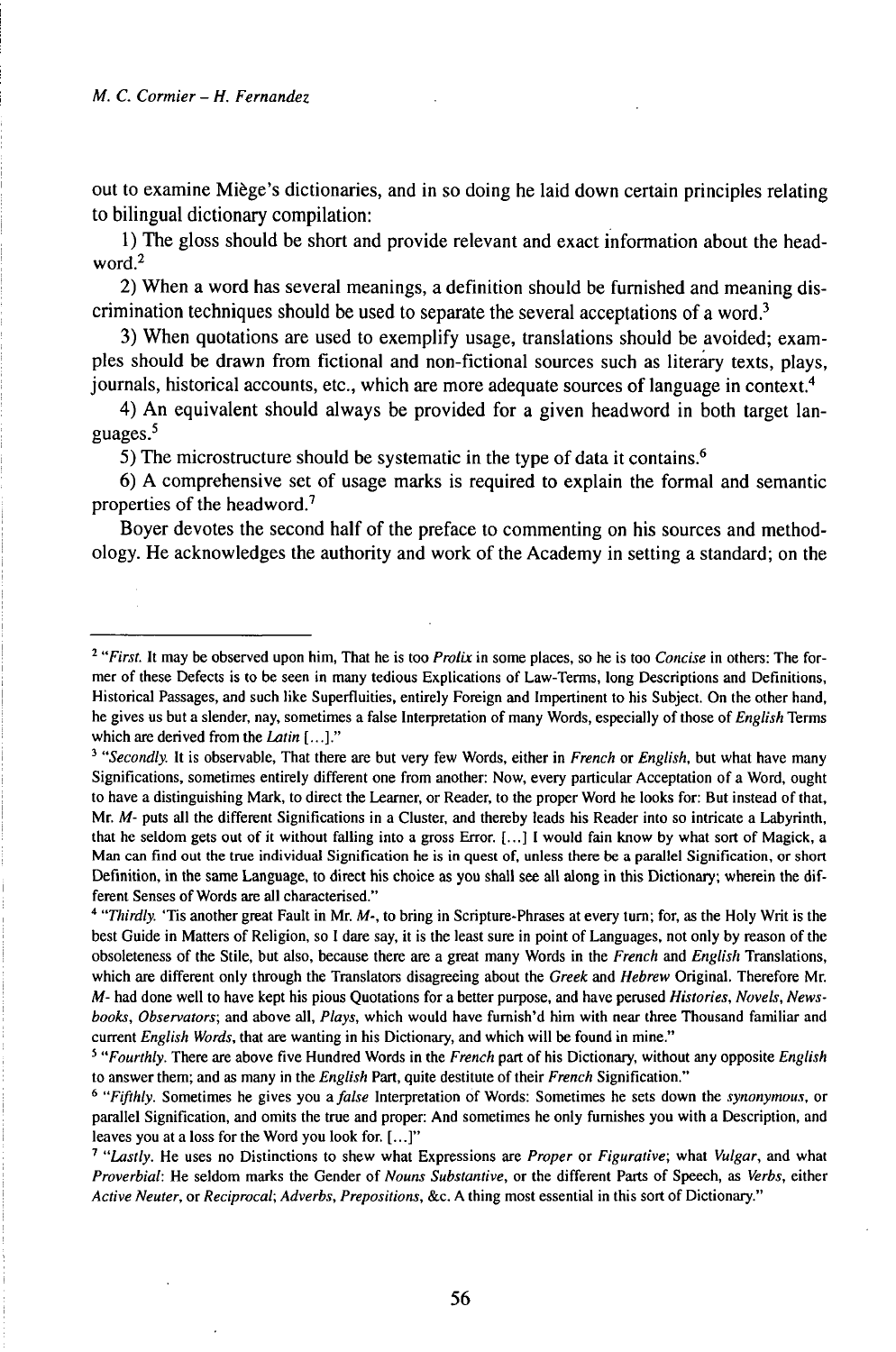other hand, he dislikes the alphabetical arrangement of the Academy's dictionary, which he considers inadequate from a pedagogical point of view:

"However, there's one thing wherein I purposely differ from the *French* Academy, which is the marshalling and digesting all Words according to the *Alphabetical* Order, and not under the *Radical* Primitives from which they derive, because I have found this last way to be very perplexing and troublesome to Beginners, whose conveniency ought chiefly to be consulted."

In the preface to the dictionary, Boyer regrets the lack of a comprehensive English dictionary. He considers inadequate and incomplete the English and Latin dictionaries of T. Cooper, F. Gouldman, A. Littleton, and T. Holyoke; the etymological dictionary of S. Skinner; and the dictionaries of difficult words of T. Blount, E. Phillips, and E. Coles. Boyer acknowledges having borrowed material from these authors; he does not, however, list Miège 1688, although this was, in fact, the main source for the English-French part.<sup>8</sup>

Boyer is concerned with the pedagogical function of a dictionary and the need to specify the semantic properties of the headword:

"A Dictionary ought not to be a bare Collection of Words, but must serve likewise to form young People's Judgment in the right Use of a Language and teach them the different Significations of Terms: All this you will find in this Work, in which I have marked what Expressions are *Genuine* and *Proper,* what *Figurative,* what *Obsolete,* what *Vulgar,* what *Proverbial,* &c. And as for those Words which <sup>I</sup> have found in any Writer of unsufficient Authority, I have mark'd them for *Dubious."*

Boyer is also aware of the need for phrases illustrating usage. In his compilation, he follows the Horatian criterion when it comes to collecting them: "I therefore content my self to comprehend in this Volume most of those Phrases, which Use, the sovereign Umpire of Languages has as it were consecrated, and which are as essential Parts of a Speech, as the very Words of which they are composed." A similar principle is used for technical vocabulary: "As for Terms of *Arts* and *Sciences,* you will find here those that occur in common Conversation, and are generally known, with a short and plain Definition; [...]." Like Miège, Boyer includes in the front matter a one-page "Explanation of the Marks and Abbreviations made use of in this Work", in English and French; this he does in accordance with the principles expressed above concerning the properties of the headword. The front matter of the French-English section closes with "Additions & Corrections" for the first and second parts.

The English-French section contains the French version of the preface. Aware of the strong criticism he is directing against Miège, Boyer includes at the end an "Advertisement": "That the World may be convinced, that I do Mr. *M.* [Miège] no wrong, when I say in the Third Page of my *Preface, Fifthly Sometimes he gives you,* &c. I here subjoin some gross Faults which I have cursorily pick'd out of the Second part of his Dictionary". He then pre-

<sup>&</sup>lt;sup>8</sup> See Cormier and Fernandez (2005).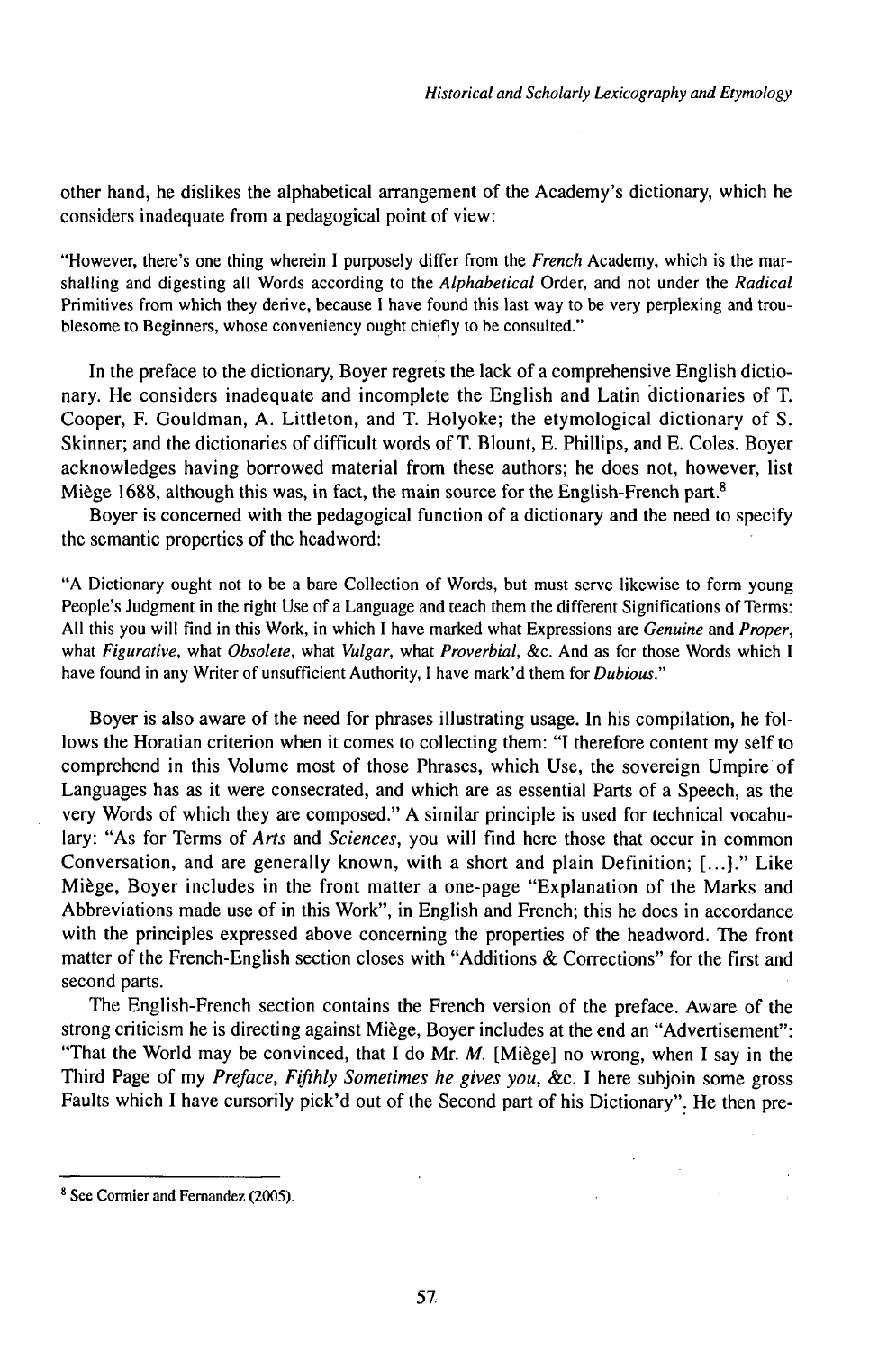sents a list of English entries with the French equivalents he proposes to replace those given by Miège.

It can be said that, overall, this dictionary represents a continuation of the trends followed by Miège in 1688. Previous compilations are discussed and criticized and there is a systematic discussion of the organization and content of the dictionary, both at the macroand microstructural levels. Nevertheless, even if Boyer certainly follows in the footsteps of his predecessors, his preface is a more complete exposition of the lexicographical postulates he was advancing. In addition, he emphasizes the fact that once certain principles are adopted, they must be applied *systematically.* The way the *Royal Dictionary* is organized, with no preliminary or supplementary grammatical texts, but integrating such data into the microstructure, reflects Boyer's goal to produce a comprehensive and accessible dictionary.

# **6 Conclusion**

In the preceding pages, we have traced the three-pronged influence of the French Academy on French and English bilingual lexicography of the 17th century, namely, the emergence of the prescriptive outlook in Howell's editions of Cotgrave, the continuation of this normative approach and the appearance of strictly lexicographical views in Miège (1677, 1679, 1688), and the nuanced approach of Boyer (1699). Moreover, we have seen how each lexicographer organized the outside matter according to his prescriptive and pedagogical views and how, in the front matter, each compiler described his macro- and microstructural choices in an increasingly systematic and focused way, from Miège's method of 1677 up to the clear formulation of lexicographical principles by Boyer in 1699.

## **References**

#### **A. Dictionaries**

- Boyer, A. (1699), The Royal Dictionary. In Two Parts. First, French and English. Secondly, English and French. The French taken out of the Dictionaries of Richelet, Furetiere, Tachart, the Great Dictionary of the French-Academy, and the Remarks of Vaugelas, Menage, and Bouhours. And The English Collected chiefly out of the Best Dictionaries, and the Works of the Greatest Masters of the English Tongue; such as Archbishop Tillotson, Bishop Sprat, Sir Roger L'Estrange, Mr. Dryden, Sir William Temple &c. For the Use of His Highness the Duke of Glocester [...]. London, Printed for R. Clavel, H. Mortlock, S. Lowndes [and 17 others].
- Cotgrave, R. (1632), A Dictionary of the French and English Tongues. Compiled by Randle Cotgrave. Whereunto Is also annexed a most copious Dictionarie, of the English set before the French. By R. S. L. London, Adam Islip.
- Cotgrave, R. (1650), A French-English Dictionary, Compil'd by Mr Randle Cotgrave: With Another in English and French. Whereunto are newly added the Animadversions and Supplements, &c. of James Howell Esquire [...]. London, W.H. for M.M.TC. and Gabriel Bedell.
- Cotgrave, R. (1660), A French and English Dictionary, Composed by Mr. Randle Cotgrave: With Another in English and French. Whereunto are added sundry Animadversions, with Supplements of many hundreds of Words never before printed; with accurate castigations throughout the whole Work, and distinctions of the obsolete words from those that are now in use. Together, With a large Grammar, and a Dialogue consisting of all Gallicismes, with additions of the most usefull and significant Proverbs, with other refinements according to Cardinali Richeleiv's late Academy. For the furtherance of young Leamers, and the advantage of all others that endeavour to arrive to the most